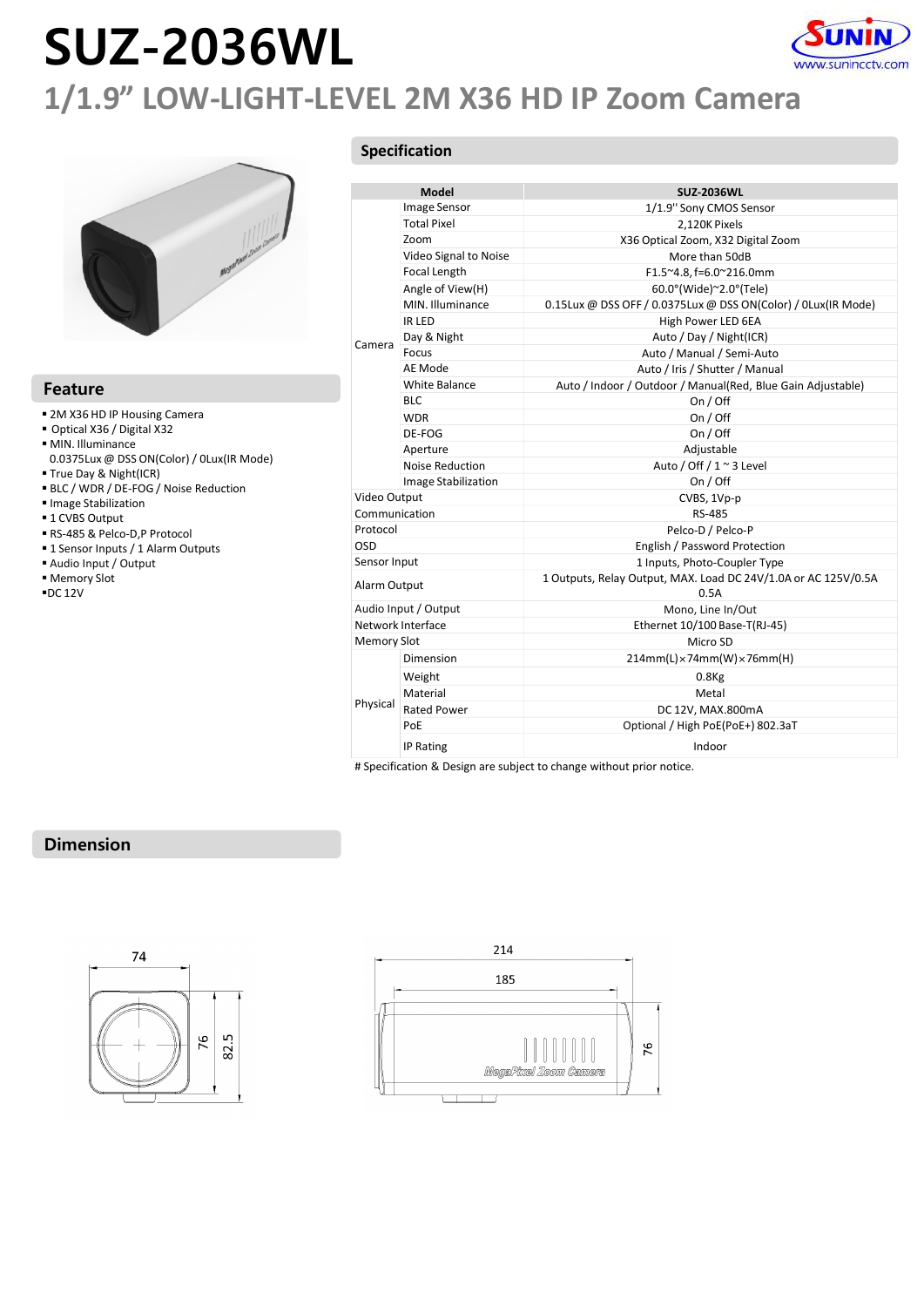## SUZ-2036WL Network Specification





### Feature

- H.264 & M-JPEG
- MAX. 60FPS @ 1920x1080 Resolution
- Various Compression Level
- Live Casting MAX. 60FPS @ 1920x1080
- **Triple Streaming**
- 2 Way Live Audio
- Convenient Alarm Management
- Dynamic IP Support
- Various Network Protocol
- $\blacksquare$  SDK
- ONVIF / PSIA

### GUI

| Smart NVR Configurator                                                                                                                                                                                                                                                                                                        |                                                                                            |                                                                                                                                                                                                                |                                                                                                                                                                                                               |                                                                                                | $\Box$<br>×                                                                                                                                                                                                                                                         |
|-------------------------------------------------------------------------------------------------------------------------------------------------------------------------------------------------------------------------------------------------------------------------------------------------------------------------------|--------------------------------------------------------------------------------------------|----------------------------------------------------------------------------------------------------------------------------------------------------------------------------------------------------------------|---------------------------------------------------------------------------------------------------------------------------------------------------------------------------------------------------------------|------------------------------------------------------------------------------------------------|---------------------------------------------------------------------------------------------------------------------------------------------------------------------------------------------------------------------------------------------------------------------|
| Ip-device configuration Camera configuration Preference configuration                                                                                                                                                                                                                                                         |                                                                                            | Information                                                                                                                                                                                                    |                                                                                                                                                                                                               |                                                                                                |                                                                                                                                                                                                                                                                     |
| Simple registration<br>Manual registration                                                                                                                                                                                                                                                                                    |                                                                                            | Simple recording configuration                                                                                                                                                                                 | Liveview                                                                                                                                                                                                      | Playback                                                                                       | Apply                                                                                                                                                                                                                                                               |
| IP-device, camera configuration                                                                                                                                                                                                                                                                                               | ID                                                                                         | IP-device name                                                                                                                                                                                                 | IP address                                                                                                                                                                                                    | HTTP_                                                                                          | Vendor<br>Model                                                                                                                                                                                                                                                     |
| P-device, camera configuration<br>中国 0: Network Video System<br>PW117x Fy<br><sup>2</sup> Entrance<br>+ St 3: Warehouse-IN<br>+ 4 0isplay<br>in  S: Network Video System<br>E Cil 6: Network Video System<br>in @ 7: FW117x-Fy<br># 8: Warehouse<br>+ Sarbage<br>+ 4 10: FW117x-Dv<br>+ St 11: Reception<br>+ 4 12: FW117x-Mv | $\overline{0}$<br>ī<br>$\overline{c}$<br>3<br>4<br>5<br>6<br>7<br>g<br>Q<br>10<br>11<br>12 | Network Video System<br>Audio FW117x-Fv<br>Entrance<br>Warehouse-IN<br>Display<br>Network Video System<br>Network Video System<br>FW117x-Fy<br>Warehouse<br>Garbage<br>$FW117x - Dy$<br>Reception<br>FW117x-Mv | 192.168.1.44<br>192.168.1.85<br>192.168.1.31<br>192.168.1.36<br>192.168.1.33<br>192.168.1.202<br>192.168.1.77<br>192.168.1.81<br>192.168.1.32<br>192.168.1.35<br>192.168.1.83<br>192.168.1.34<br>192.168.1.88 | 44<br>85<br>80<br>80<br>80<br>80<br>77<br>81<br>80<br>80<br>83<br>80 <sub>0</sub><br><b>RR</b> | 4 Channel model<br>Dual stream mo<br>Dual stream mo<br>Dual stream mo<br>Dual stream mo<br>Dual stream mo<br><b>Dual stream mn</b><br><b>Dual stream mn</b><br>Dual stream mo<br>Dual stream mo<br>Dual stream mo<br><b>Dual stream mn</b><br><b>Dual stream mn</b> |
| ,,,,,,,,<br>関<br>IP-device, camera configuration                                                                                                                                                                                                                                                                              |                                                                                            |                                                                                                                                                                                                                |                                                                                                                                                                                                               |                                                                                                |                                                                                                                                                                                                                                                                     |
| <b>2.3 Preference configuration</b><br>$\overline{\mathbf{5}}$                                                                                                                                                                                                                                                                |                                                                                            |                                                                                                                                                                                                                |                                                                                                                                                                                                               |                                                                                                |                                                                                                                                                                                                                                                                     |

### Specification

|                             | www.sunincctv.com                                                                                                                                                                                                          |
|-----------------------------|----------------------------------------------------------------------------------------------------------------------------------------------------------------------------------------------------------------------------|
|                             |                                                                                                                                                                                                                            |
|                             |                                                                                                                                                                                                                            |
| Specification               |                                                                                                                                                                                                                            |
|                             |                                                                                                                                                                                                                            |
|                             | <b>IP Part</b>                                                                                                                                                                                                             |
| Video Compression           | H.264 & M-JPEG                                                                                                                                                                                                             |
| Audio Compression           | G.711 u-law, G.726 4 Bits ADPCM                                                                                                                                                                                            |
| Resolution                  | MAX. Full HD(1080p60)<br>1920x1080, 1280x720, 640x352, 320x176                                                                                                                                                             |
| Compression Level           | 6 Levels(Low Compression / Highest / High / Normal / Low / Lowest)                                                                                                                                                         |
| Live Casting                | Up to 60FPS @ 1920x1080 Resolution                                                                                                                                                                                         |
| Streaming                   | <b>Triple Streaming</b>                                                                                                                                                                                                    |
| Audio Support               | 2 Way Live Audio                                                                                                                                                                                                           |
| <b>Transmission Control</b> | CBR, VBR(32Kbps ~ 12Mbps)                                                                                                                                                                                                  |
| Alarm Management            | [Trigger] Video Loss / Video Recovered / Motion Detection / Sensor Input / Boot / Serial<br>/ Schedule and Others<br>[Service] Image Buffering Service(8Mbytes Pre-Post Alarm Buffer), FTP/E-Mail Notificati<br>on Service |
| <b>Dynamic IP Support</b>   | Dedicated Dynamic IP Service using www.ipcctvdns.com                                                                                                                                                                       |
| Security                    | Password Protection for Live, PTZ, Alarm Output and Audio                                                                                                                                                                  |
| Software (IE)               | Live-Cast and PTZ Control through Web Browser with Audio<br>(MIN. PC Requirement: Windows XP, 2000, Vista / IE6.x or Higher / Pentium IV 1.6GHz o<br>r Higher)                                                             |
| CMS                         | Support Free 16 Channels, Full Featured PC NVR<br>(MIN. PC Requirement: Windows XP, 2000 / Pentium IV 1.6GHz CPU or Higher / 256Mby<br>tes RAM or Higher / 64Mbytes Video Memory or Higher)                                |
| Protocol                    | HTTP, TCP/UDP/IP, ARP, ICMP, RTP/RTSP, Multicast, Telnet, FTP, PPPoE, SMTP(E-Mail), D<br>HCP, NTP, uPNP and Others<br>ONVIF, PSIA Support                                                                                  |
| <b>SDK</b>                  | Open HTTP API, ActiveX for Live-Cast with Audio and PTZ                                                                                                                                                                    |
| Installation & Maintenance  | Configuration: Installation Wizard, HTTP, Telnet and Console<br>Firmware Upgrade : HTTP, Telnet+FTP                                                                                                                        |
| Miscellaneous               | Serial Input Data Transmission with Video, Different Time Zone Support, User-Wise Auth<br>entication Data and Time can be synchronized with an external NTP server, Live-Cast for<br>up to 16 Clients.                     |
|                             | # Specification & Design are subject to change without prior notice.                                                                                                                                                       |

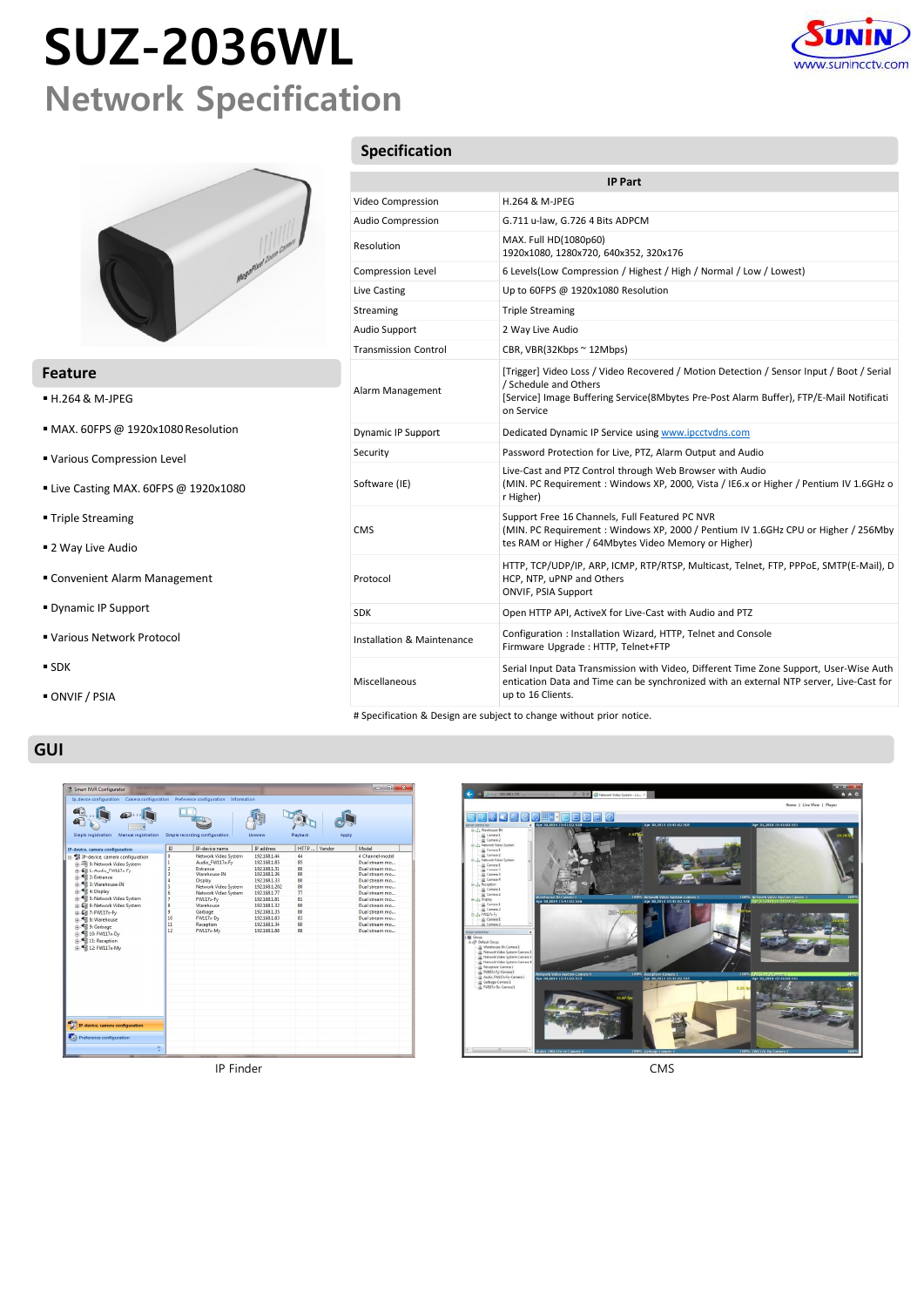# SUZ-2030WL



### 1/1.9" LOW-LIGHT-LEVEL 2M X36 HD IP Zoom Camera



### Feature

- 
- Optical X30 / Digital X32
- 
- 0.0375Lux @ DSS ON(Color) / 0Lux(IR Mode)
- True Day & Night(ICR)
- BLC / WDR / DE-FOG / Noise Reduction
- Image Stabilization  $\overline{C}$
- 1 CVBS Output<br>■ RS-485 & Pelco-D,P Protocol
- 
- 
- 
- 

### Specification

|                                                |                    |                       | www.sunincctv.com<br>1/1.9" LOW-LIGHT-LEVEL 2M X36 HD IP Zoom Camera |
|------------------------------------------------|--------------------|-----------------------|----------------------------------------------------------------------|
|                                                |                    | Specification         |                                                                      |
|                                                |                    |                       |                                                                      |
|                                                |                    | Model<br>Image Sensor | <b>SUZ-2030WL</b>                                                    |
|                                                |                    | <b>Total Pixel</b>    | 1/1.9" Sony CMOS Sensor<br>2,120K Pixels                             |
|                                                |                    | Zoom                  | X30 Optical Zoom, X32 Digital Zoom                                   |
|                                                |                    | Video Signal to Noise | More than 50dB                                                       |
|                                                |                    | Focal Length          | F1.5~4.3, f=6.0~180.0mm                                              |
|                                                |                    | Angle of View(H)      | 61.2°(Wide)~2.32°(Tele)                                              |
|                                                |                    | MIN. Illuminance      | 0.15Lux @ DSS OFF / 0.0375Lux @ DSS ON(Color) / 0Lux(IR Mode)        |
|                                                |                    | IR LED                | High Power LED 6EA                                                   |
|                                                |                    | Day & Night           | Auto / Day / Night(ICR)                                              |
|                                                | Camera             | Focus                 | Auto / Manual / Semi-Auto                                            |
|                                                |                    | AE Mode               | Auto / Iris / Shutter / Manual                                       |
|                                                |                    | White Balance         | Auto / Indoor / Outdoor / Manual(Red, Blue Gain Adjustable)          |
| <b>Feature</b>                                 |                    | <b>BLC</b>            | On / Off                                                             |
| ■ 2M X30 HD IP Housing Camera                  |                    | <b>WDR</b>            | On / Off                                                             |
| Optical X30 / Digital X32                      |                    | DE-FOG                | On / Off                                                             |
| MIN. Illuminance                               |                    | Aperture              | Adjustable                                                           |
| 0.0375Lux @ DSS ON(Color) / 0Lux(IR Mode)      |                    | Noise Reduction       | Auto / Off / 1 ~ 3 Level                                             |
| True Day & Night(ICR)                          |                    | Image Stabilization   | On / Off                                                             |
| BLC / WDR / DE-FOG / Noise Reduction           | Video Output       |                       | CVBS, 1Vp-p                                                          |
| Image Stabilization                            | Communication      |                       | RS-485                                                               |
| ■ 1 CVBS Output<br>RS-485 & Pelco-D,P Protocol | Protocol           |                       | Pelco-D / Pelco-P                                                    |
| ■ 1 Sensor Inputs / 1 Alarm Outputs            | OSD                |                       | English / Password Protection                                        |
| Audio Input / Output                           | Sensor Input       |                       | 1 Inputs, Photo-Coupler Type                                         |
| Memory Slot                                    |                    |                       | 1 Outputs, Relay Output, MAX. Load DC 24V/1.0A or AC 125V/0.5A       |
| $\blacksquare$ DC 12V                          | Alarm Output       |                       | 0.5A                                                                 |
|                                                |                    | Audio Input / Output  | Mono, Line In/Out                                                    |
|                                                |                    | Network Interface     | Ethernet 10/100 Base-T(RJ-45)                                        |
|                                                | <b>Memory Slot</b> |                       | Micro SD                                                             |
|                                                |                    | Dimension             | $214mm(L)\times74mm(W)\times76mm(H)$                                 |
|                                                |                    | Weight                | $0.8$ Kg                                                             |
|                                                |                    | Material              | Metal                                                                |
|                                                | Physical           | <b>Rated Power</b>    | DC 12V, MAX.800mA                                                    |
|                                                |                    | PoE                   | Optional / High PoE(PoE+) 802.3aT                                    |
|                                                |                    |                       |                                                                      |
|                                                |                    | IP Rating             |                                                                      |
|                                                |                    |                       | Indoor                                                               |

### Dimension



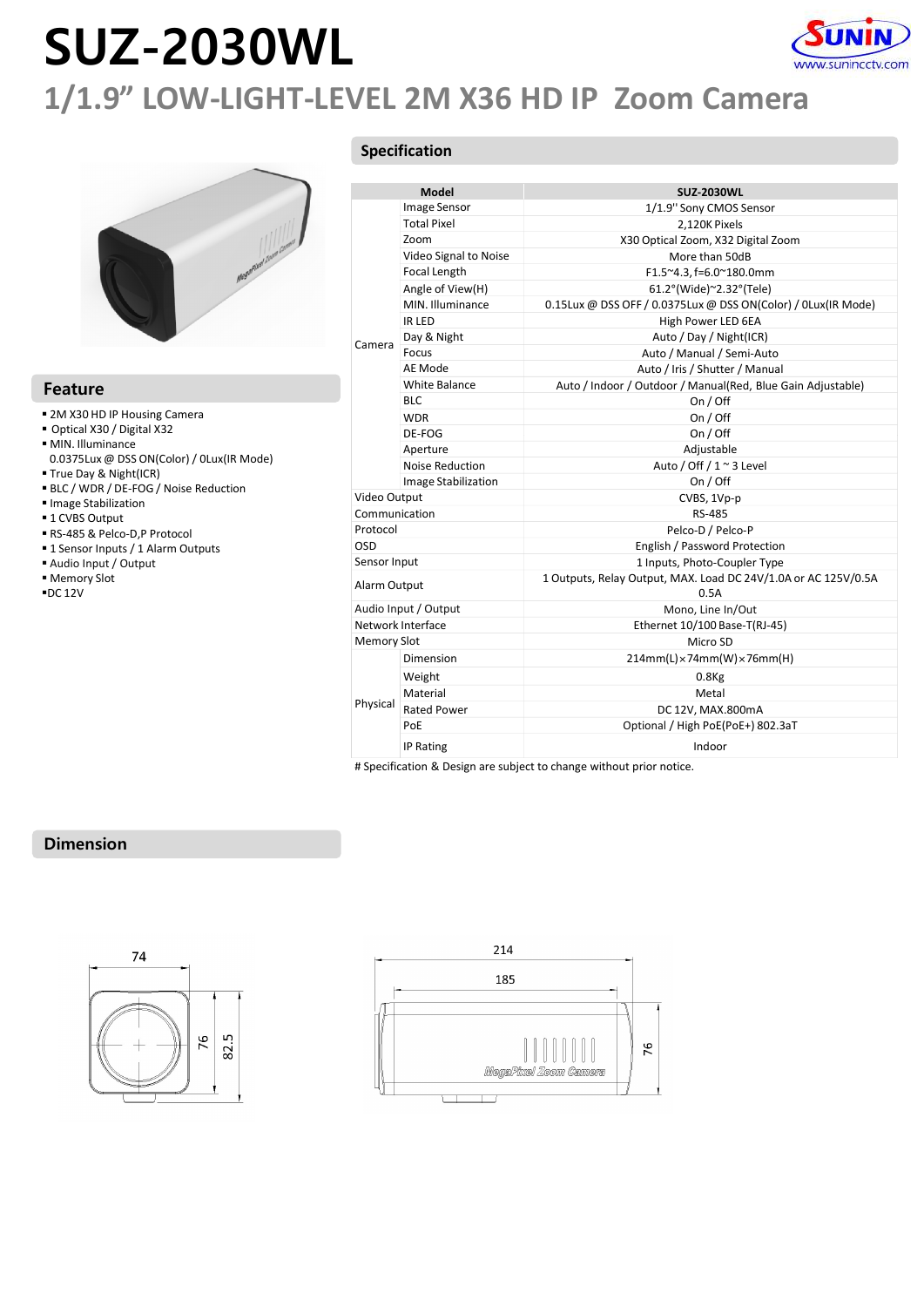## SUZ-2030WL Network Specification





### Feature

- H.264 & M-JPEG
- MAX. 60FPS @ 1920x1080 Resolution
- Various Compression Level
- Live Casting MAX. 60FPS @ 1920x1080
- **Triple Streaming**
- 2 Way Live Audio
- Convenient Alarm Management
- Dynamic IP Support
- Various Network Protocol
- $\blacksquare$  SDK
- ONVIF / PSIA

### GUI

|                                                                                                                                                                               |                                                                                                                                                                                                                   |                                                                                                                                                                                                               |                                                                                                | $\Box$ $\Box$<br>×                                                                                                                                                                                                                                           |
|-------------------------------------------------------------------------------------------------------------------------------------------------------------------------------|-------------------------------------------------------------------------------------------------------------------------------------------------------------------------------------------------------------------|---------------------------------------------------------------------------------------------------------------------------------------------------------------------------------------------------------------|------------------------------------------------------------------------------------------------|--------------------------------------------------------------------------------------------------------------------------------------------------------------------------------------------------------------------------------------------------------------|
| Ip-device configuration Camera configuration                                                                                                                                  |                                                                                                                                                                                                                   |                                                                                                                                                                                                               |                                                                                                |                                                                                                                                                                                                                                                              |
|                                                                                                                                                                               |                                                                                                                                                                                                                   | Liveview                                                                                                                                                                                                      | Playback                                                                                       | Apply                                                                                                                                                                                                                                                        |
| ID                                                                                                                                                                            | IP-device name                                                                                                                                                                                                    | IP address                                                                                                                                                                                                    | HTTP_<br>Vendor                                                                                | Model                                                                                                                                                                                                                                                        |
| $\overline{0}$<br>1<br>$\overline{c}$<br>$\overline{\mathbf{3}}$<br>$\overline{4}$<br>s<br>6<br>$\overline{7}$<br>$\overline{\mathbf{g}}$<br>$\overline{Q}$<br>10<br>11<br>12 | Network Video System<br>Audio FW117x-Fv<br>Entrance<br>Warehouse-IN<br>Display<br>Network Video System<br>Network Video System<br>FW117x-Fy<br>Warehouse<br>Garbage<br><b>FW117x-Dv</b><br>Reception<br>FW117x-Mv | 192.168.1.44<br>192.168.1.85<br>192.168.1.31<br>192.168.1.36<br>192.168.1.33<br>192.168.1.202<br>192.168.1.77<br>192.168.1.81<br>192.168.1.32<br>192.168.1.35<br>192.168.1.83<br>192.168.1.34<br>192.168.1.88 | 44<br>85<br>80<br>80<br>80<br>80<br>77<br>81<br>80<br>80<br>83<br>80 <sub>0</sub><br><b>RR</b> | 4 Channel model<br>Dual stream mo<br>Dual stream mo<br>Dual stream mo<br>Dual stream mo<br>Dual stream mo<br>Dual stream mo<br><b>Dual stream mn</b><br>Dual stream mo<br>Dual stream mo<br>Dual stream mo<br><b>Dual stream mn</b><br><b>Dual stream mn</b> |
|                                                                                                                                                                               |                                                                                                                                                                                                                   |                                                                                                                                                                                                               |                                                                                                |                                                                                                                                                                                                                                                              |
| $\mathbf{y}$                                                                                                                                                                  |                                                                                                                                                                                                                   |                                                                                                                                                                                                               |                                                                                                |                                                                                                                                                                                                                                                              |
|                                                                                                                                                                               |                                                                                                                                                                                                                   | Preference configuration<br>Simple recording configuration                                                                                                                                                    | Information                                                                                    |                                                                                                                                                                                                                                                              |

### Specification

|                             | www.sunincctv.com                                                                                                                                                                                                          |
|-----------------------------|----------------------------------------------------------------------------------------------------------------------------------------------------------------------------------------------------------------------------|
|                             |                                                                                                                                                                                                                            |
|                             |                                                                                                                                                                                                                            |
| Specification               |                                                                                                                                                                                                                            |
|                             |                                                                                                                                                                                                                            |
|                             | <b>IP Part</b>                                                                                                                                                                                                             |
| Video Compression           | H.264 & M-JPEG                                                                                                                                                                                                             |
| Audio Compression           | G.711 u-law, G.726 4 Bits ADPCM<br>MAX. Full HD(1080p60)                                                                                                                                                                   |
| Resolution                  | 1920x1080, 1280x720, 640x352, 320x176                                                                                                                                                                                      |
| Compression Level           | 6 Levels(Low Compression / Highest / High / Normal / Low / Lowest)                                                                                                                                                         |
| Live Casting                | Up to 60FPS @ 1920x1080 Resolution                                                                                                                                                                                         |
| Streaming                   | <b>Triple Streaming</b>                                                                                                                                                                                                    |
| Audio Support               | 2 Way Live Audio                                                                                                                                                                                                           |
| <b>Transmission Control</b> | CBR, VBR(32Kbps ~ 12Mbps)                                                                                                                                                                                                  |
| Alarm Management            | [Trigger] Video Loss / Video Recovered / Motion Detection / Sensor Input / Boot / Serial<br>/ Schedule and Others<br>[Service] Image Buffering Service(8Mbytes Pre-Post Alarm Buffer), FTP/E-Mail Notificati<br>on Service |
| <b>Dynamic IP Support</b>   | Dedicated Dynamic IP Service using www.ipcctvdns.com                                                                                                                                                                       |
| Security                    | Password Protection for Live, PTZ, Alarm Output and Audio                                                                                                                                                                  |
| Software (IE)               | Live-Cast and PTZ Control through Web Browser with Audio<br>(MIN. PC Requirement: Windows XP, 2000, Vista / IE6.x or Higher / Pentium IV 1.6GHz o<br>r Higher)                                                             |
| CMS                         | Support Free 16 Channels, Full Featured PC NVR<br>(MIN. PC Requirement: Windows XP, 2000 / Pentium IV 1.6GHz CPU or Higher / 256Mby<br>tes RAM or Higher / 64Mbytes Video Memory or Higher)                                |
| Protocol                    | HTTP, TCP/UDP/IP, ARP, ICMP, RTP/RTSP, Multicast, Telnet, FTP, PPPoE, SMTP(E-Mail), D<br>HCP, NTP, uPNP and Others<br>ONVIF, PSIA Support                                                                                  |
| <b>SDK</b>                  | Open HTTP API, ActiveX for Live-Cast with Audio and PTZ                                                                                                                                                                    |
| Installation & Maintenance  | Configuration: Installation Wizard, HTTP, Telnet and Console<br>Firmware Upgrade : HTTP, Telnet+FTP                                                                                                                        |
| Miscellaneous               | Serial Input Data Transmission with Video, Different Time Zone Support, User-Wise Auth<br>entication Data and Time can be synchronized with an external NTP server, Live-Cast for<br>up to 16 Clients.                     |
|                             | # Specification & Design are subject to change without prior notice.                                                                                                                                                       |

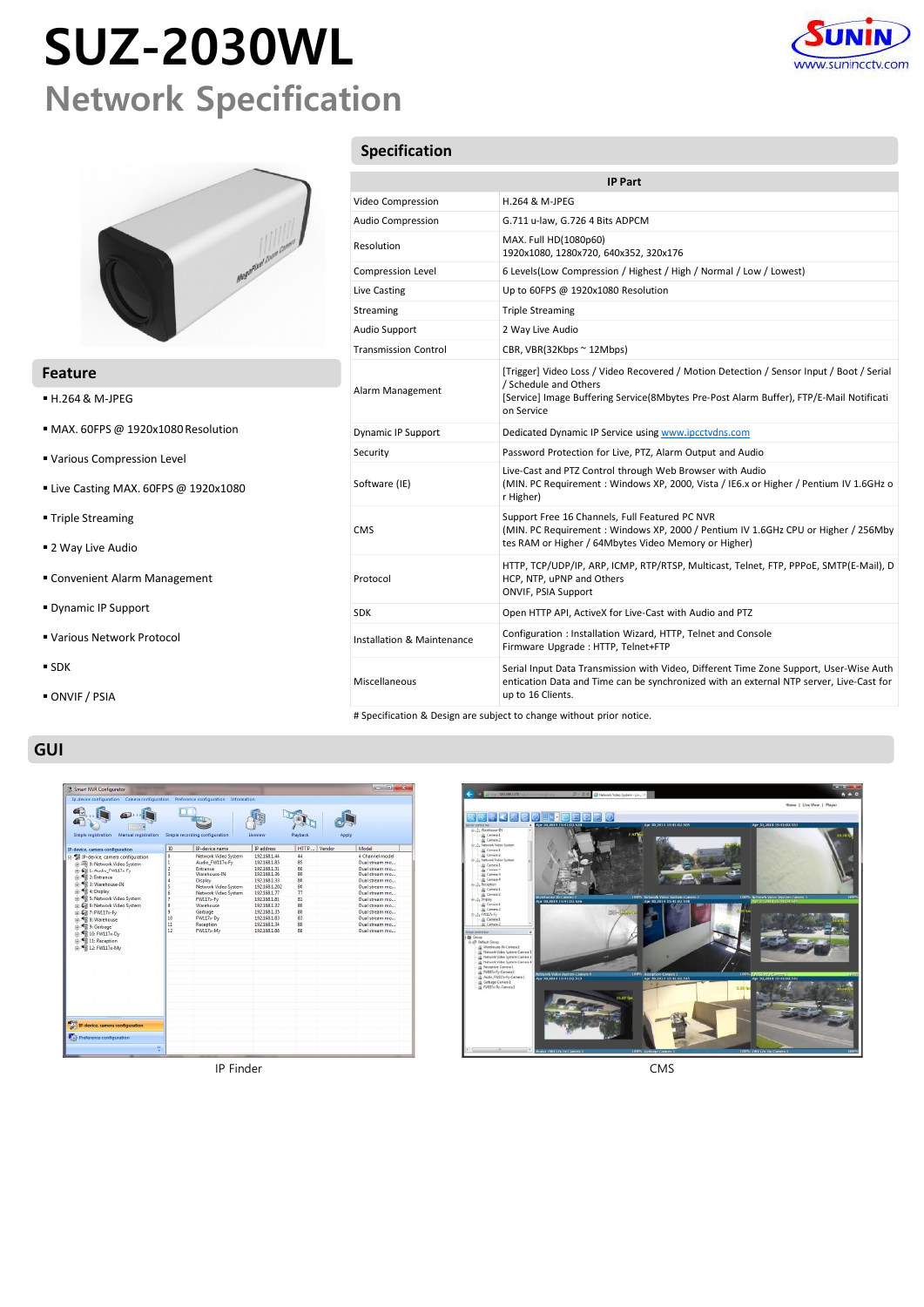# SUZ-2012WL



### 1/1.9" LOW-LIGHT-LEVEL 2M X12 HD IP Zoom Camera



#### Feature

- 
- Optical X12 / Digital X32
- $-MIN.$  Illuminance 0.001 Lux(B/W)@DSS On
- True Day & Night(ICR)
- BLC / WDR / DE-FOG / Noise Reduction
- $\blacksquare$ Image Stabilization
- 
- 1 CVBS Output<br>■ RS-485 & Pelco-D,P Protocol
- 
- 
- 

### Specification

|                                                             |                    |                            | www.sunincctv.com<br>1/1.9" LOW-LIGHT-LEVEL 2M X12 HD IP Zoom Camera   |
|-------------------------------------------------------------|--------------------|----------------------------|------------------------------------------------------------------------|
|                                                             |                    | Specification              |                                                                        |
|                                                             |                    |                            |                                                                        |
|                                                             |                    | Model                      | <b>SUZ-2012WL</b>                                                      |
|                                                             |                    | Image Sensor               | 1/1.9" Sony CMOS Sensor                                                |
|                                                             |                    | <b>Total Pixel</b><br>Zoom | 2,120K Pixels                                                          |
|                                                             |                    | Video Signal to Noise      | X12 Optical Zoom, X32 Digital Zoom<br>More than 50dB                   |
|                                                             |                    | Focal Length               | F1.5~1.9, f=7.0~84.0mm                                                 |
|                                                             |                    | Angle of View(H)           | $51.1^{\circ}$ (Wide) ~ 5.0°(Tele)                                     |
|                                                             |                    | MIN. Illuminance           | 0.15 Lux(Color) / 0.001 Lux(B/W) @ DSS On                              |
|                                                             |                    | IR LED                     | High Power LED 6EA                                                     |
|                                                             |                    | Day & Night                | Auto / Day / Night(ICR)                                                |
|                                                             | Camera             | Focus                      | Auto / Manual / Semi-Auto                                              |
|                                                             |                    | AE Mode                    | Auto / Iris / Shutter / Manual                                         |
| <b>Feature</b>                                              |                    | White Balance              | Auto / Indoor / Outdoor / Manual(Red, Blue Gain Adjustable)            |
|                                                             |                    | <b>BLC</b>                 | On / Off                                                               |
| 2M X12 HD IP Zoom Camera                                    |                    | <b>WDR</b>                 | On / Off                                                               |
| Optical X12 / Digital X32                                   |                    | DE-FOG                     | On / Off                                                               |
| MIN. Illuminance 0.001 Lux(B/W)@DSS On                      |                    | Aperture                   | Adjustable                                                             |
| True Day & Night(ICR)                                       |                    | Noise Reduction            | Auto / Off / 1 ~ 3 Level                                               |
| BLC / WDR / DE-FOG / Noise Reduction<br>Image Stabilization |                    | Image Stabilization        | On / Off                                                               |
| ■ 1 CVBS Output                                             | Video Output       |                            | CVBS, 1Vp-p                                                            |
| RS-485 & Pelco-D,P Protocol                                 | Communication      |                            | RS-485                                                                 |
| " 1 Sensor Inputs / 1 Alarm Outputs                         | Protocol           |                            | Pelco-D / Pelco-P                                                      |
| Audio Input / Output                                        | OSD                |                            | English / Password Protection                                          |
| ■DC 12V                                                     | Sensor Input       |                            | 1 Inputs, Photo-Coupler Type                                           |
|                                                             | Alarm Output       |                            | 1 Outputs, Relay Output, MAX. Load DC 24V/1.0A or AC 125V/0.5A<br>0.5A |
|                                                             |                    | Audio Input / Output       | Mono, Line In/Out                                                      |
|                                                             |                    | Network Interface          | Ethernet 10/100 Base-T(RJ-45)                                          |
|                                                             | <b>Memory Slot</b> |                            | Micro SD                                                               |
|                                                             |                    | Dimension                  | $214mm(L) \times 74mm(W) \times 76mm(H)$                               |
|                                                             |                    | Weight                     | $0.8$ Kg                                                               |
|                                                             |                    | Material                   | Metal                                                                  |
|                                                             | Physical           | <b>Rated Power</b>         | DC 12V, MAX.800mA                                                      |
|                                                             |                    | PoE                        | Optional / High PoE(PoE+) 802.3aT                                      |
|                                                             |                    |                            |                                                                        |
|                                                             |                    | IP Rating                  | Indoor                                                                 |

### Dimension